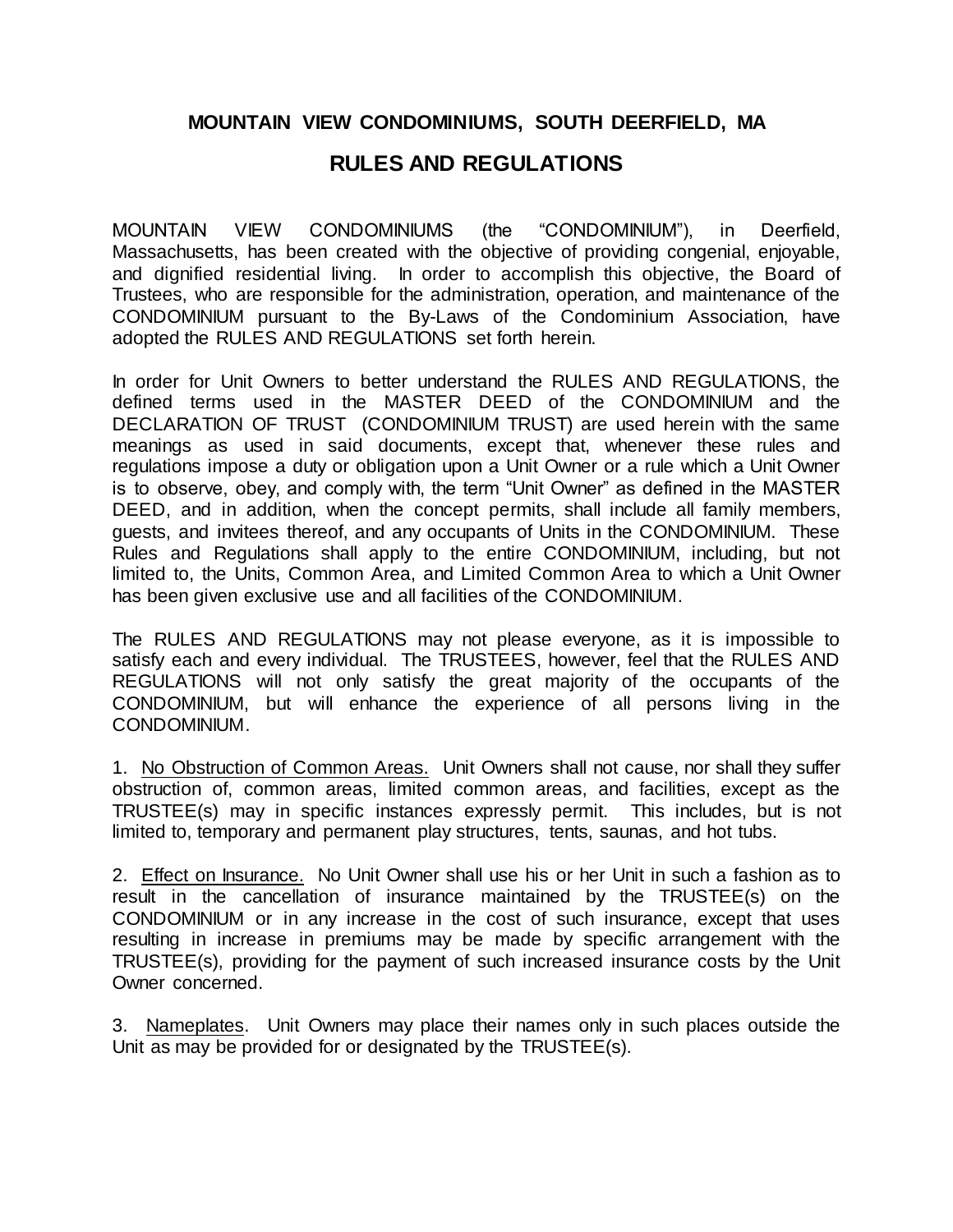4. Radios, Music Players, Musical Instruments, TVs. The volume of television sets, radios, music "players" (i.e. CD and M3P players, iPods, etc.), musical instruments, and the like shall be turned down between 11:00pm and 8:00am the next morning, and shall, at all times, be kept at a sound level which will not disturb or annoy the occupants of neighboring units.

5. Laundry. No Unit Owner shall hang laundry, clothing, sheets, towels, rugs, drapes, or the like out of a unit or from the deck. Clotheslines are prohibited.

6. Signs. Unit Owners may not display "For Sale" or "For Rent" signs in windows of their Unit, nor may Owners of the Units place window displays or advertising in windows of their Units.

7. Abuse of Mechanical Systems. The TRUSTEE(s) may charge to a Unit Owner any damage to the mechanical, electrical, or other building service system of the CONDOMINIUM caused by such Unit Owner by misuse of those systems. Residents of each unit will be responsible for keeping the sump pump(s) clear of debris, mud, and other such materials pursuant to Section 5 of "Unit Description" in the Master Deed, and will be responsible for reporting failure of the sump immediately to the Board or the Property Management Company.

NOTE: *Sump pumps located at the rear wall of a Unit basement are the responsibility of the CONDOMINIUM Association. Sump pumps located at the front wall (if applicable) of a Unit basement are the Unit Owner's responsibility.*

8. No Offensive Activity. No noxious or offensive activity shall be carried on in any Unit, or in the common areas and facilities, nor shall anything be done therein, either willfully or negligently, which may become an annoyance or nuisance to the other Unit Owners or occupants. No Unit Owner shall make, nor do, nor permit anything to be done by himself, his family, employees, agents, visitors, lessees, and/or licensees,that will interfere with the rights, comforts, or convenience of other Unit Owners. This includes, but is not limited to, solar lights, etc., and also fireworks and/or firecrackers, which are not permitted under the laws of the Commonwealth of Massachusetts.

9. Pets. Owner occupied units are allowed pets in accordance with the PET POLICY. Renters are not allowed to have pets. Common household pets, such as dogs and cats, may be kept by Owners in the Units unless prohibited by the TRUSTEE(s) as hereinafter described (ALSO, see PET POLICY attached). The owner of the pet assumes full liability for all damage to all persons or property, and to the CONDOMINIUM TRUST, caused by such pet. In no event shall dogs be permitted in any part of the CONDOMINIUM common areas unless under leash. All dogs must be licensed by the proper authorities. Unit Owners are responsible for getting pet dogs and cats properly and fully inoculated. The Unit Owner shall indemnify the CONDOMINIUM TRUST and hold it harmless against any loss or liabilities of any kind or character whatsoever arising from or growing out of having any pet animal in the Unit or other portions of the CONDOMINIUM. Upon written complaint of any Unit Owner to the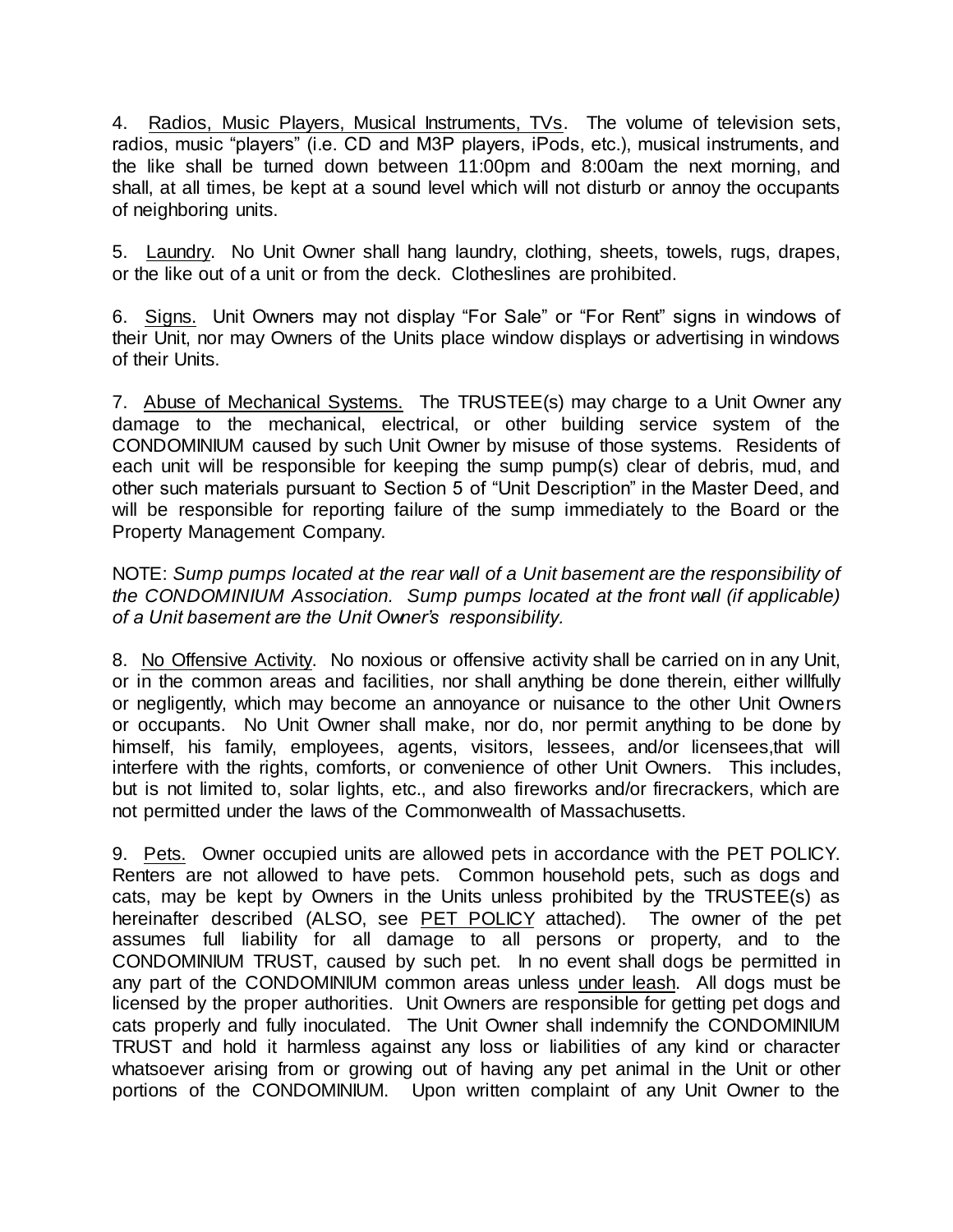TRUSTEE(s) that a pet kept in any Unit or within the CONDOMINIUM is a nuisance, the TRUSTEE(s) may prohibit the presence of said pet within the CONDOMINIUM. No such action of the TRUSTEE(s) shall be taken without a meeting, at least three days' written notice thereof to the Unit Owner responsible for said pet, and the opportunity at the TRUSTEES' meeting for the Unit Owner responsible for the pet to be heard.

10. Storage. There shall be no parking of vehicles, baby carriages or playpens, bicycles, wagons, toys, benches or chairs on any part of the Common Elements. All of the furnishings, items of personal property, effects and other items of Unit Owner or persons claiming by, through or under said Owner may be kept and stored at the sole risk and hazard of said Owner, and if the whole or any part thereof shall be destroyed or damaged by fire, water, or otherwise, or by leaking or bursting of water pipes, steam pipes, or other pipes, by theft or from other cause, no part of said loss or damage in excess of the amounts, if any, covered by its insurance policies, is to be charged to or borne by the CONDOMINIUM TRUST and shall in no event be exonerated or held harmless from liability caused by its negligence.

11. Repair and Condition. Each Unit Owner shall keep his Unit and the deck or screened-in porch appurtenant thereto, if applicable, in a good state of preservation and cleanliness, and shall not sweep or throw or permit to be swept or thrown therefrom, or from doors or windows thereof, any dirt of substance.

12. Equipment Compliance. All radio, television, or other electrical equipment of any type or nature installed by Unit Owners or used in each Unit shall fully comply with all rules, regulations, requirements or recommendations of the Board of Fire Underwriters, or similar board, and the public authorities having jurisdiction, and the Unit Owner alone shall be liable for any damage or injury caused by any radio, television or other electrical equipment in such Unit.

13. Flammable Materials. No Unit Owner or any of his agents, employees, licensees or visitors shall, at any time, bring into or keep in his Unit or any portion of the Common Elements of the Buildings any gasoline, kerosene, or other flammable combustible or explosive fluid, material, chemical or substance, except such lighting, cleaning and other fluids, materials, chemicals an substances as are customarily incidental to residential use. NOTE: Fire pits of any type or style are not permitted anywhere on the property.

14. Real Estate Taxes. Due to administrative requirements by the Town of Deerfield, Unit Owners are directly billed and are responsible for the real estate taxes on their individual Units.

15. Parking. No vehicles shall be parked on lawns or common areas of the CONDOMINIUM Association. Unit Owners will be responsible for the cost of repairing any lawn or common area damage cause by themselves, guests, lessees or invitees. No vehicles shall be left on jacks for more than 12 hours. There shall be no changing or disposal of motor oil or fluids on common areas.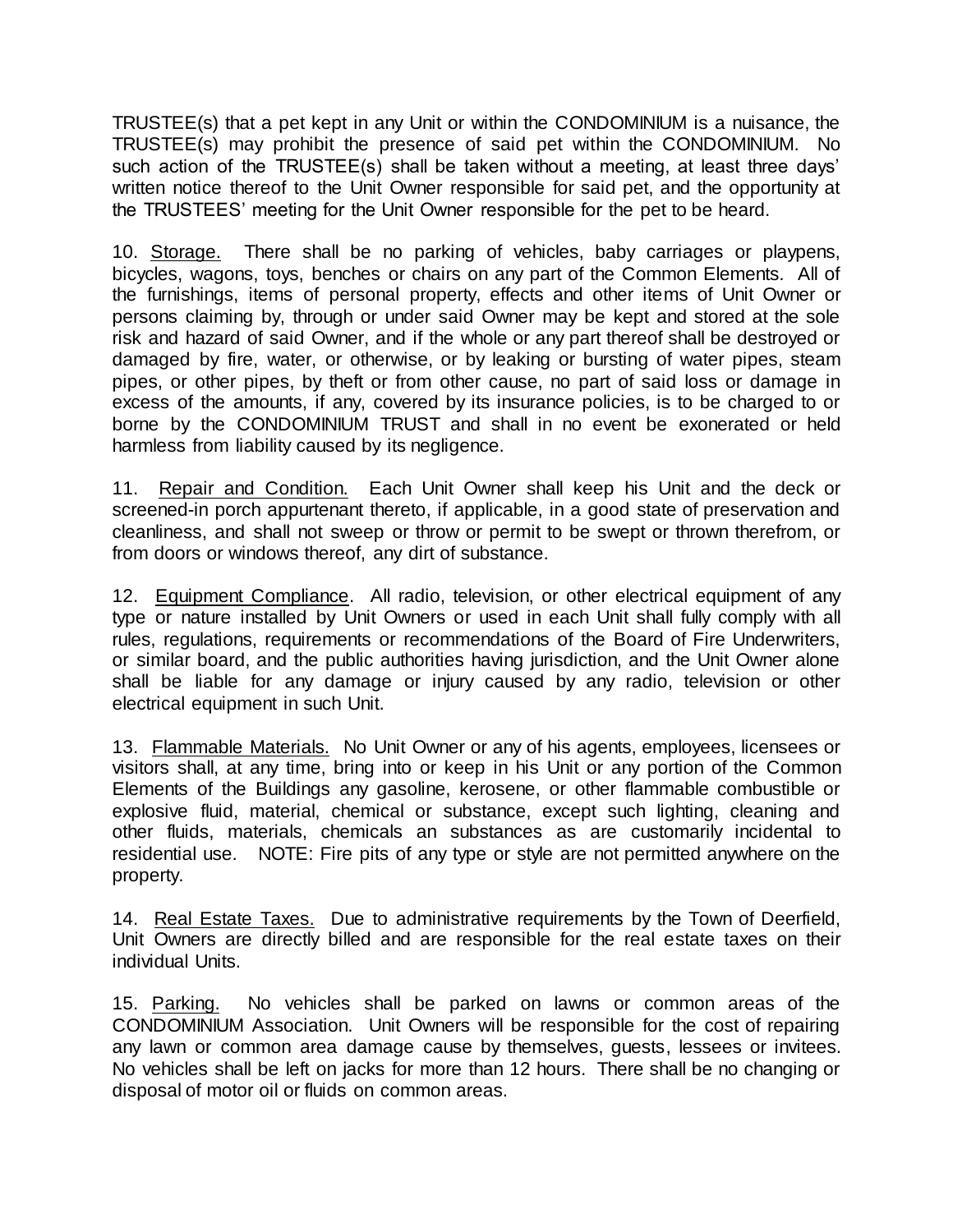16. Septic System Care: If your septic alarm goes off, please contact the Property Management Company immediately. They in turn will contact Greg's Septic. Please note that this is an "advance" alarm, and there is a 48-hour window in which nothing detrimental will occur with your septic system.

- a. No lawn shall be watered at any time without prior written consent of TRUSTEE(s)
- b. No garbage disposals shall be installed within any Unit.
- c. No fats, cooking oils, or garbage detritus shall be disposed of down the plumbing.
- d. Washers and dryers shall only be installed on the first floor and may NOT be relocated to the basement. New installations must include a drip pan with a direct drain for the washer.
- e. No insoluble materials (tampons, moist wipes, paper towels, cigarettes, diapers, etc.) are to be disposed of through the septic system.

17. Association Funds. No Unit Owner, guest, lessee(s) shall have the right to engage Association funds without the prior authorization of the Board of Trustee(s) or the Property Management Company. Any violation or unauthorized expenditure will be the responsibility of the Unit Owner. Any unpaid charges beyond 30 days will be subjected to late fees of 1.5% interest per month and together with attorney's fees or costs of collection shall constitute a lien on the Unit pursuant to the provisions of Section 6 or Chapter 183A.

18. Trash and Trash Receptacles. All trash receptacles must be housed within the Unit Owner's garage. If a Unit Owner has roadside trash removal, trash receptacles may be placed at the end of driveways on trash pick-up day or the night before only. The common areas of the property shall be kept free and clear of all rubbish, debris, and other unsightly materials.

19. Dryer Vents. Unit Owners should make sure that dryer vents are free and clear of lint built-up.

20. Changes to Outward Appearance of Property. Written requests (with rough diagram or photo, where appropriate) must be given to the TRUSTEE(s) regarding *any proposed changes to the outward appearance of property* (i.e., installing a garden, new plantings, changing front door color, adding a swing set, enclosing the deck, installing a screen door or new slider, etc.) in advance of said change, for review. Questions of responsibility for maintenance should be addressed (i.e., enclosed porches must be insured and maintained by Unit Owner).

21. Shrubbery, Gardens, Weeds. Individual Unit Owners are responsible for the trimming of shrubbery and removal (digging out) of weeds in front of, in back of, and on the side of their Unit along with any other garden areas. Unit owners are responsible for removing (digging out) weeds growing around meters, siding, and downspouts. Shrubs must be kept no higher than the midpoint of lower windows. Flower gardens must be